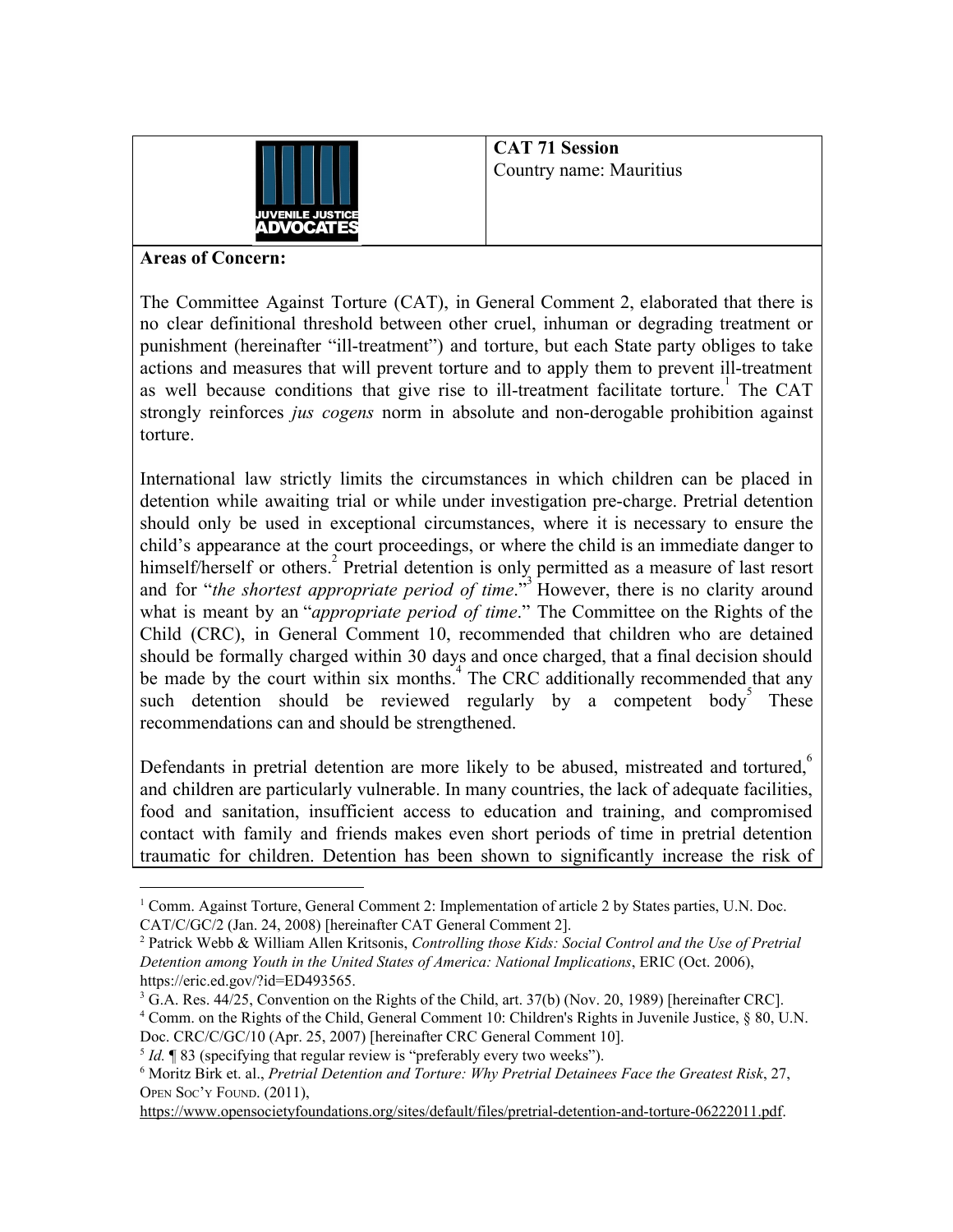depression, suicide, school drop-out, and drug use among children. Unfortunately, in many countries the majority of children in detention are awaiting trial and may spend months or years behind bars before having their cases resolved. Even in jurisdictions that have successfully implemented alternatives to detention, children still spend months or years in pretrial detention, often longer than any sentence they might receive on conviction. It is reportedly common for children to receive conditional release or diversion after months of pretrial detention<sup>8</sup>. This means that the most significant time spent deprived of liberty is while awaiting trial, when children are ostensibly presumed innocent.

The 2018 report "Children in Pretrial Detention: Promoting Stronger International Time Limits" is the first study of how long countries allow children to be detained awaiting trial. Looking at the legal limits in 118 countries, the report found that 26% of countries have no time limit and 40% of countries allow exceptions to their time limit, risking indefinite detention. Nevertheless, the length of time that children actually spend in detention awaiting trial is data that countries have not been collecting or reporting.

The *Children in Pretrial Detention: Promoting Stronger International Time Limits* report serves as a baseline for the CRC to expand on country practices regarding times of pretrial detention of children.

## **Methodology**: 9

This alternative report is based on the *Children in Pretrial Detention* report on pretrial detention times of 119 CRC State parties.<sup>10</sup> Such report was conducted by reviewing the respective current statutes or court rules in force at the time that the data was collected. In defining the statutory time period of pretrial detention, when possible, the report applied the statutory maximum for pretrial detention based on the time allowed in detention from arrest until a sentence was established. However, varying jurisdictions defined pretrial detention differently or set limits based on alternative procedural milestones. Where the statute did not provide a length of days or it was unclear, the number of days was based on the national law's definition of pretrial detention.

Most jurisdictions did not indicate any time limit for children in pretrial detention pending appeals. For the sake of uniformity, only limits based on pretrial detention before the first adjudication were used. State practices are unclear when a case is appealed, and

<sup>8</sup> *E.g.*, *Diagnóstico del Sistema de Justicia Para Adolescentes del Estado de Chihuahua: "Buenas Prácticas para las Alternativas a la Detención"*, 8–10, JUSTICIA JUVENIL INT'<sup>L</sup> (Sept. 2017)

<sup>7</sup> Barry Holman & Jason Ziedenberg. *The Dangers of Detention: The Impact of Incarcerating Youth in Detention and Other Secure Facilities*, 3–10, JUST. POL'<sup>Y</sup> INST. (Nov. 28, 2006), http://www.justicepolicy.org/images/upload/06-11 rep\_dangersofdetention\_jj.pdf.

https://jjimexico.org/projects/chihuahua [hereinafter *Diagnóstico 2017*].

<sup>9</sup> Additional methodological information available in *Children in Pretrial Detention: Promoting Stronger International Time Limits,* i, May, 2018 (available at https:jjimexico.org/ptd-report/) 10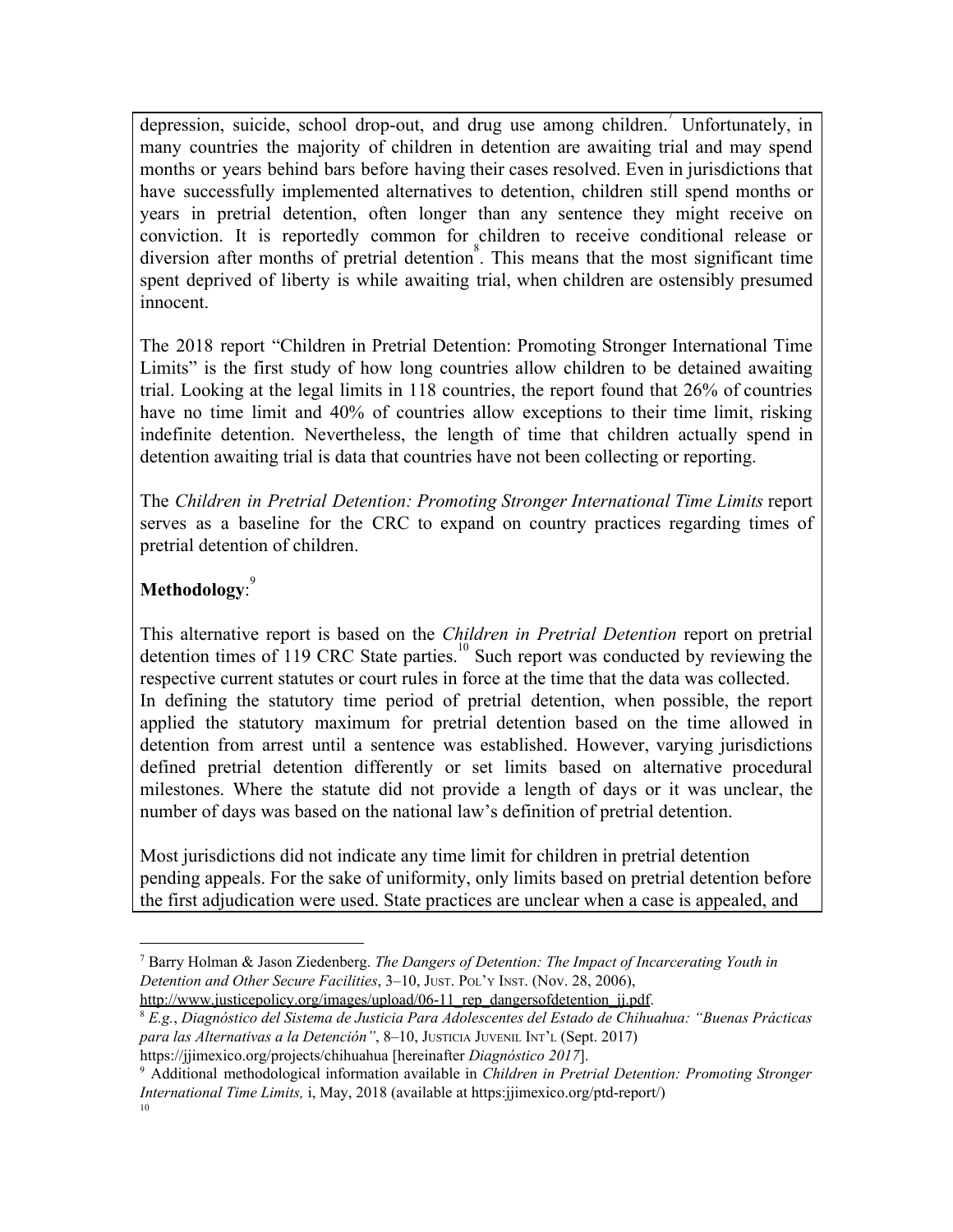the child is in pretrial detention, such as if the clock is suspended or if the time limit still applies.

## **Mauritius**

|                                                                                               | In Mauritius, a child can be detained in pretrial detention depending on whether the police           |  |  |
|-----------------------------------------------------------------------------------------------|-------------------------------------------------------------------------------------------------------|--|--|
| officer believes detention is necessary in the interest of the child or of justice and on the |                                                                                                       |  |  |
|                                                                                               | type of crime. <sup>11</sup> Mauritius has a generally applicable pretrial detention limit of 21 days |  |  |
| without exceptions.                                                                           |                                                                                                       |  |  |
| <b>Statutory Citations</b>                                                                    | <b>Juvenile Offenders Act</b>                                                                         |  |  |
|                                                                                               | 9. Bail or detention                                                                                  |  |  |
|                                                                                               | (1) Where a person apparently under the age of 18 is                                                  |  |  |
|                                                                                               | apprehended with or without warrant and cannot be                                                     |  |  |
|                                                                                               | brought forthwith before a Court, the police officer in                                               |  |  |
|                                                                                               | charge of the station to which that person is brought shall                                           |  |  |
|                                                                                               | inquire into the case, and may release him on a                                                       |  |  |
|                                                                                               | recognisance being entered into by him, or his parent or                                              |  |  |
|                                                                                               | guardian, (with or without sureties), for such an amount as                                           |  |  |
|                                                                                               | will, in the opinion of the officer, secure his attendance                                            |  |  |
|                                                                                               | upon the hearing of the charge, and shall release him,                                                |  |  |
|                                                                                               | unless-                                                                                               |  |  |
|                                                                                               | the offence charged is one of those listed in section 3<br>a)                                         |  |  |
|                                                                                               | (4);                                                                                                  |  |  |
|                                                                                               |                                                                                                       |  |  |
|                                                                                               | b) it is necessary in the interest of such person to remove                                           |  |  |
|                                                                                               | him from association with any undesirable person; or                                                  |  |  |
|                                                                                               | the officer has reason to believe that the release of<br>c)                                           |  |  |
|                                                                                               | such person would defeat the ends of justice.                                                         |  |  |
|                                                                                               | <b>Bail Act of Mauritius</b>                                                                          |  |  |
|                                                                                               | 4. Refusal to release on bail                                                                         |  |  |
|                                                                                               | (6). A defendant or a detainee whose release on bail is refused                                       |  |  |
|                                                                                               | under subsection (1) shall be remanded in custody for a                                               |  |  |
|                                                                                               | period not exceeding 21 days, after which the defendant or                                            |  |  |
|                                                                                               | detainee shall be brought again before the Court. <sup>14</sup>                                       |  |  |
|                                                                                               |                                                                                                       |  |  |

 $11$  Juveniles Offenders Act, art.  $9(1)$  (Mauritius).

 $12$  Bail Act, part II, art. 4(6) (Mauritius).

<sup>&</sup>lt;sup>13</sup> Juveniles Offenders Act, art. 9(1).

 $14$  Bail Act, part II, art. 4(6).